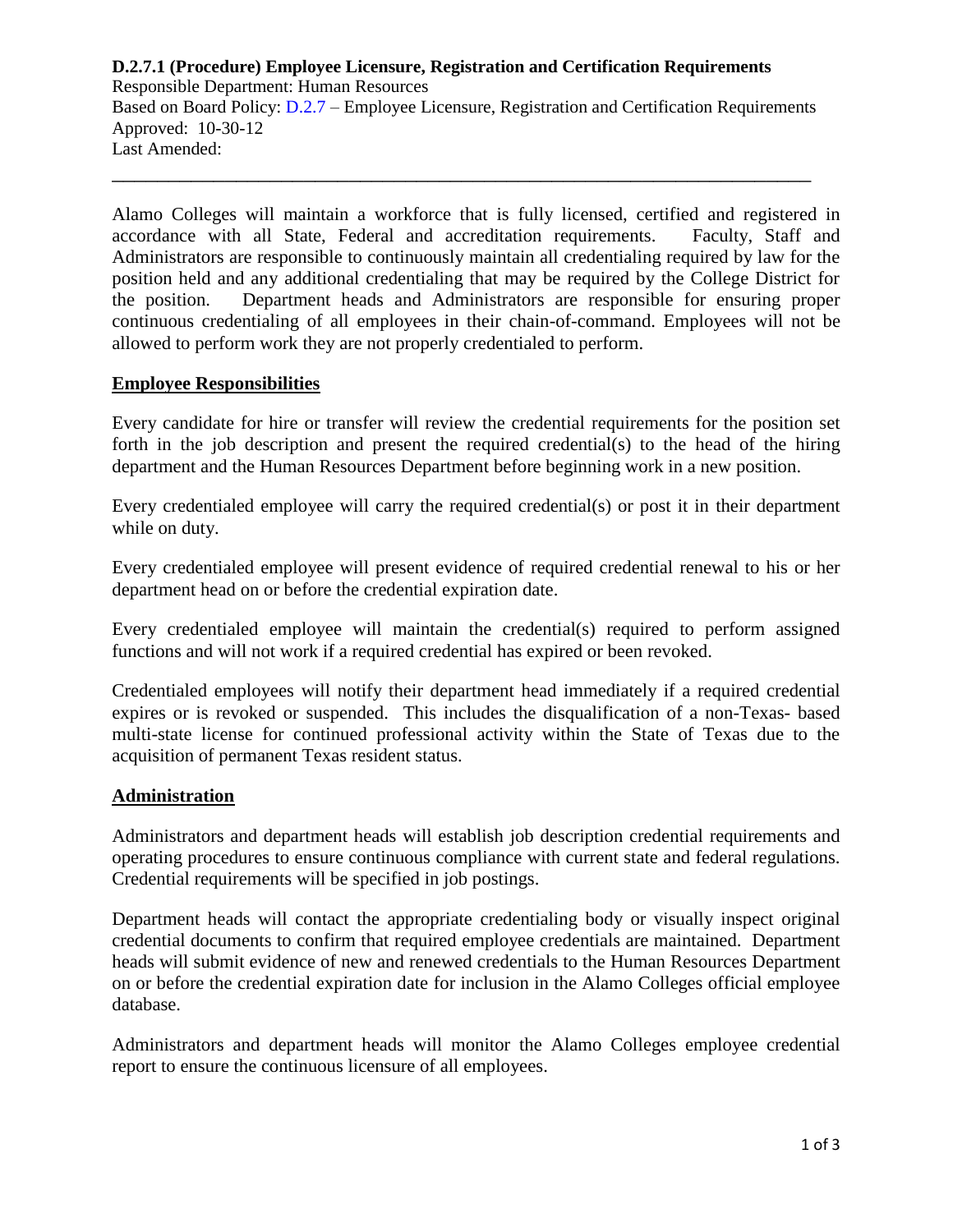# **D.2.7.1 (Procedure) Employee Licensure, Registration and Certification Requirements**

Responsible Department: Human Resources Based on Board Policy: [D.2.7](https://www.alamo.edu/siteassets/district/about-us/leadership/board-of-trustees/policies-pdfs/section-d/d.2.7-policy.pdf) – Employee Licensure, Registration and Certification Requirements Approved: 10-30-12 Last Amended:

\_\_\_\_\_\_\_\_\_\_\_\_\_\_\_\_\_\_\_\_\_\_\_\_\_\_\_\_\_\_\_\_\_\_\_\_\_\_\_\_\_\_\_\_\_\_\_\_\_\_\_\_\_\_\_\_\_\_\_\_\_\_

Department heads are accountable for the proper and continuous licensure of employees and will prohibit employees from working without evidence of valid credentials.

### **Human Resource Department**

The Human Resources Department will clear candidates for hire or transfer only after all required credentials have been verified by the visual inspection original documentation or confirmation with the credentialing body.

The Human Resources Department will maintain employee credential information in the official Alamo Colleges employee database and will provide Administrators a monthly report of required employee credentials that have expired or will expire during the upcoming month.

The Human Resources Department will update employee credential information as documentation is received from department heads.

# **Verification of Credentials**

Credentials will be verified by visual inspection of the original credential or by contacting the licensing body. Verification by use of the credentialing body's online credential verification process is permitted.

Only original, unaltered credentials will be accepted as evidence of current credentialing.

Telephone verification by the credentialing organization may be obtained by the department director in the absence of an original, unaltered, credential.

The name on the credential must match the name contained in the Alamo Colleges official employee database maintained by the Human Resources Department.

Unless prohibited by state, federal or credentialing body, licenses, certifications, and registrations may be photocopied but the copy must be clearly marked "copy" in bold letters across the full face of the photocopy.

# **Enforcement**

Employees who fail to provide evidence of renewal of a required credential on or before its expiration date, or whose credentials become suspended, will not be allowed to work and must be suspended immediately from work without pay*.*

Evidence of suspension from work must be supplied to the Human Resources Department on the first day of such suspension. If evidence of renewal or actively pending renewal of an expired or revoked credential is not supplied by the end of the third scheduled workday, the employee will